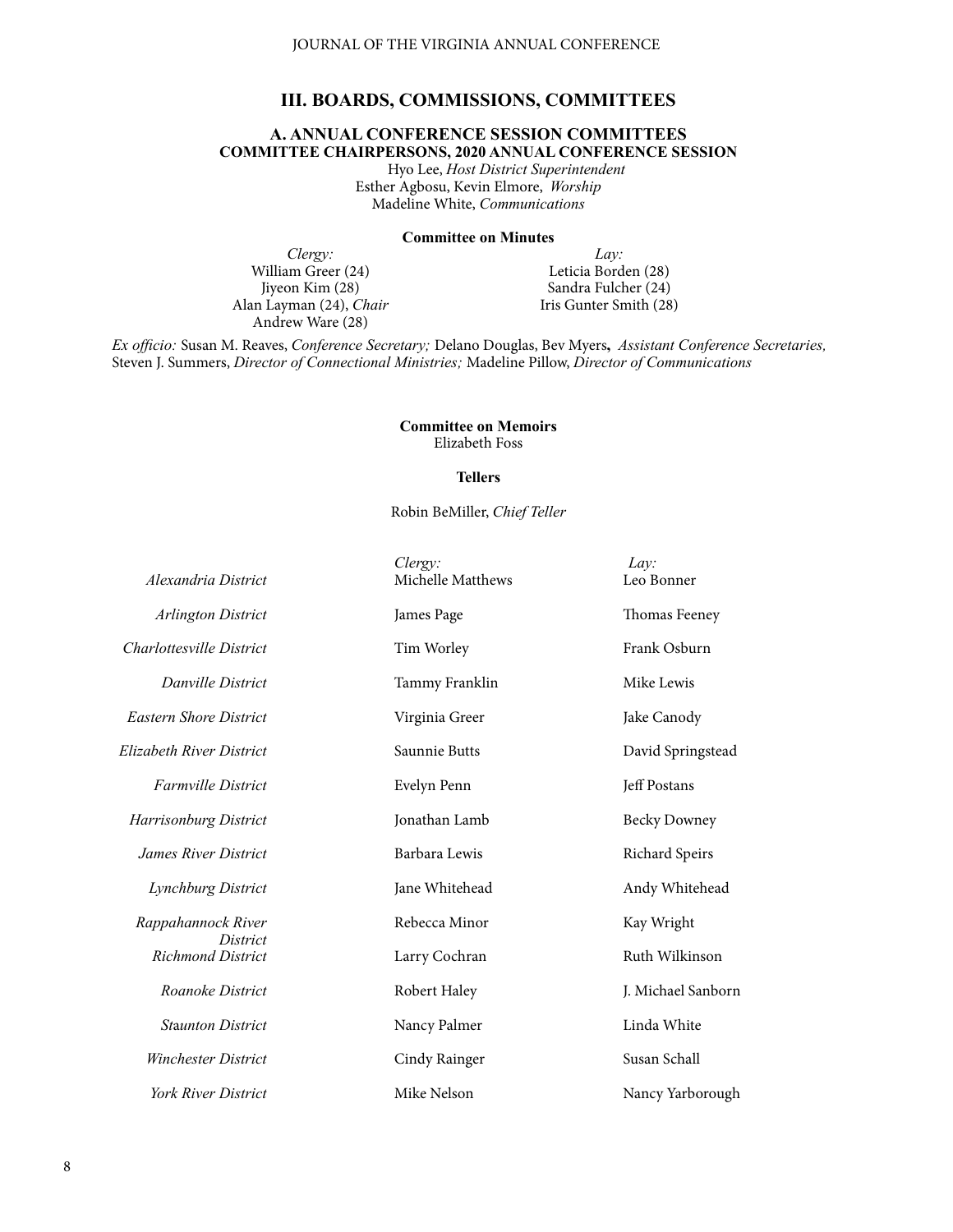# **B. ANNUAL CONFERENCE PROGRAM BOARDS**

# **CHURCH AND SOCIETY, BOARD OF**

- *Clergy:* Eduardo Carrillo (22) Shayne Estes (23) JP Hong (22) David Magruder (21) Gordon Meriwether (21) James Page (23), *Clergy Co-Chair* Deborah D. Porras (24) Dan Purdom (24) Jason Stanley (22) Daniel Wray (21)
- *Lay:* Bill Chaffin (21) Jennifer Greer (24) Calvin Hughes (23) Ashley Oliver (22) Julianne Paunescu (24) Julie Rosas (22) Archana Samuel (23) Suzanne Shrader (21) Kenn Speicher (21) Tootie Urrutia (24)

*Ex officio:* Alison Malloy, Rob Vaughn, Ted Smith, *General Board of Church and Society;* Jeanette Yoh, *UMW Social Action Chair;* Denise Bates*, Cabinet Rep; TBD, staff.*

# **CHURCH DEVELOPMENT TEAM**

Paul Baker (21) David Bonney (21) Clarence Brown (24) Beth Christian (23) Randy Duncan (22) Amanda Garber (23) Don Gibson (22) Rachel Gilmore (22) Kotosha Griffin (24) TBD, *Staff;* Sarah Calvert, *Cabinet Rep.* Ellen Heatwole (24) Chad Herndon (24) Seungsoo Jun (21) Hieu Phan (21) Mike Plasters (23) Gordon Pruitt (22) Jill Riddle (21) Will Sloan (22)

## **DISCIPLESHIP, BOARD OF**

Kathy Gochenor (22)*, Chair* George Warner (20), *Vice-Chair* Robin BeMiller (22)*, Secretary* Jeffrey Smith (24), *Disciple Resource Team Lead* Cindy Banek (22), *Eastern Region Network Lead* Paul Greer (22), *Southern Region Network Lead* Matthew Sergent (20), *Northern Region Network Lead* Jim Wishmyer (22), *Western Region Network Lead*

*Clergy:* Lisa Barbery (22) Erin Geoffrion (23) Timothy Hazlett (21) Michael Kendall (24) *Disciple Resource Team Lay:*Kevin Mooers (23) Susan Schall (23) Nancy Yarborough (24)

*Ex officio:*Charles Bates, *Cabinet Rep*; TBD, *Staff*; Martha Stokes, *Board of Laity Rep;* Rick Dawson, *Camping Rep*

# **Older Adult Council**

Brenda Brooks (23) Marie Hawks (21) Louise Miller (22) Wayne Reynolds (23) Suzanne Spencer (23), *Chair*

# **Youth Council**

Brian Bachrach (23) Jennifer Coffey (21) Chris Ganoe, *Co-Chair* Casey Heinlein (23) Chad Hrbek (22) Allie Shipe, *Co-Chair* Julie Odell (22), *Adult Chair*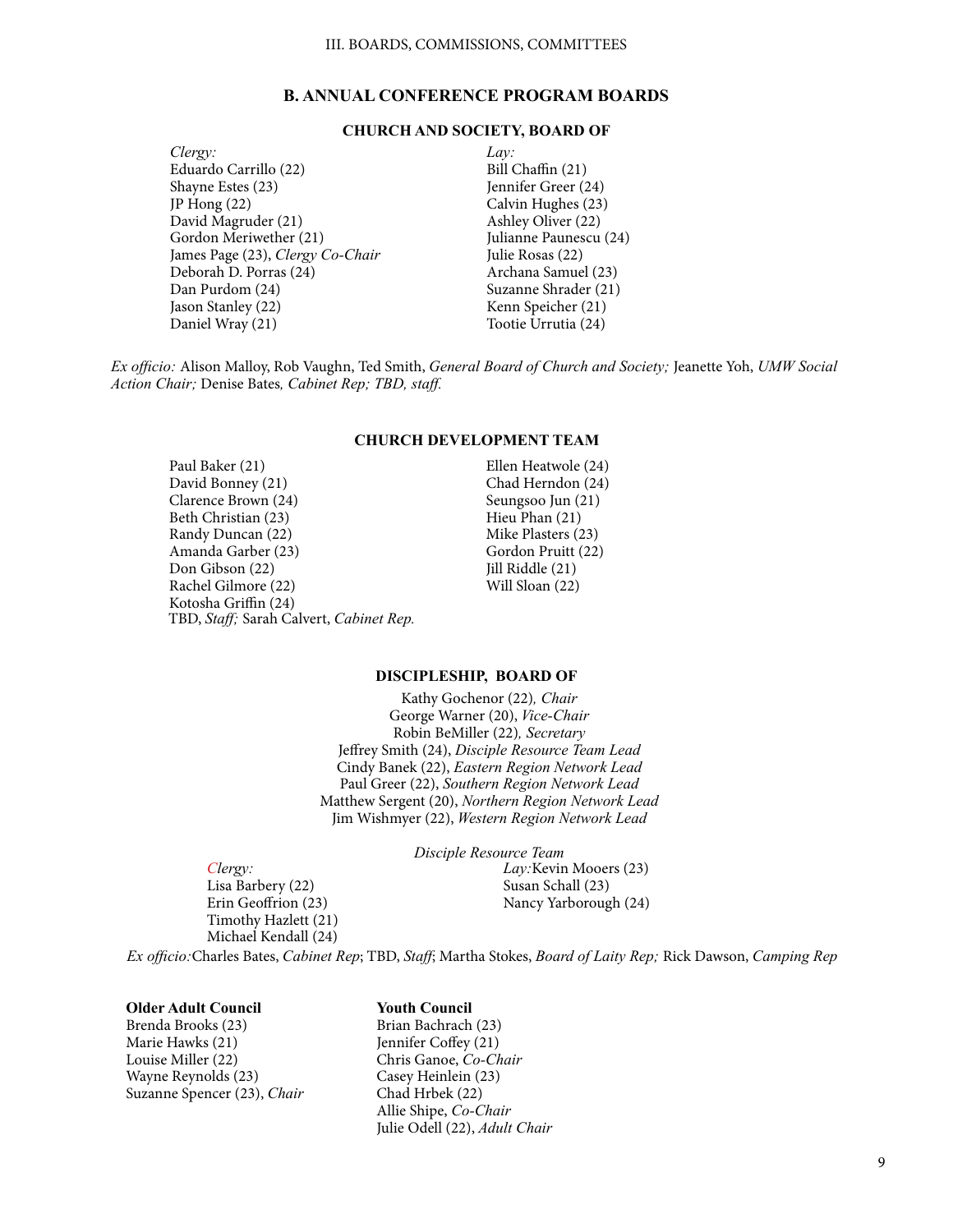# JOURNAL OF THE VIRGINIA ANNUAL CONFERENCE **HIGHER EDUCATION and CAMPUS MINISTRIES, BOARD OF**

Barbara Cousar (21) John Dunning (23) *Chair* Drew Enze (24) Robert Gates (21) *Finance Chair* Ryan LaRock (21) Joshua McCauley (24) *Secretary*

Jennifer Vestal Moore (23) Bill Pike (22) *Property Chair* Ann On-Lin Tang (23) Sarah Payne (23) John Wright (22)

*Ex officio:* Sylvia Meadows, *Cabinet Rep;* TBD, *Staff* ; Steven J. Summers, *DCM;* TBD, *College Representative*

*Lay:* Darlene Amon Terry Bain Dave Berry Shirley Brown Larry Creamer Gene Cross Susan Custer

Eileen Fraedrich Gerry Fuss John Glass Jeb Guy Andy Harbick Jennifer W. Hume, *Secretary* Wilma Jennings Keith Jordan

**LAITY, BOARD OF** Karen McElfish Dian McNaught John Meeuwissen,  *Vice President* Gary Morris Denise Pappas Geraldine Sanderson Bill Stead

Linda Stead Martha E. Stokes, *President* Harold White Jr. Susan White Nancy Yarborough

*Clergy:* Teresa Keezel

*Lay Servant Academy Mentor:* David Baily *Ex officio:* Bishop Sharma D. Lewis; Steven Summers, *DCM;* TBD, *Staff;* Danny Kesner, *Cabinet Rep.;* Albert Weal*, UMMen President;* Nancy Walsh, *UMW President;* Juli O'Dell, *Adult Youth Council Representative;* Chris Ganoe, Ally Shipe, *Conference Youth Council Co-Chairpersons*

*Lay Servant Coordinator:* Richard Spiers *Lay Servant Academy Director:* Tianna Durbin

#### **MISSIONAL MINISTRIES BOARD**

*Clergy:* Esther Agbosu (21) Baek, MiRhang (23) Robert Gochenour (22) Kendra Grimes (22), *Chair* Seung Hae Yoo-Hess (23) Justin Hicks (24) Marcia Huntsman (23) Nancy Robinson, (24)

*Lay:* Betsy Davis (21) Ann Klotz (22) John Meeuwissen (24) Reba Miller (23) Judy Moughon (23) Linda Rody (24) Darlene Runaldue (21) Jessie Swann (24) Tysha Chambliss (22) Emily Turner (23)

*Ex officio:* Bishop Sharma D. Lewis*;* TBD, *Staff;* Steven Summers, *DCM;* Clarence Brown, *POH;* Nancy Walsh*, UMW;* Brenda Nesmith, *UMW E&I;* Charles Bates, *Cabinet Rep*.; Kip Robinson, *CCMP*; Larry Lenow, CUIC; Terri Morgan, *UMVIM Coordinator;* Carlos Liceaga, *Immigration Outreach Team Chair*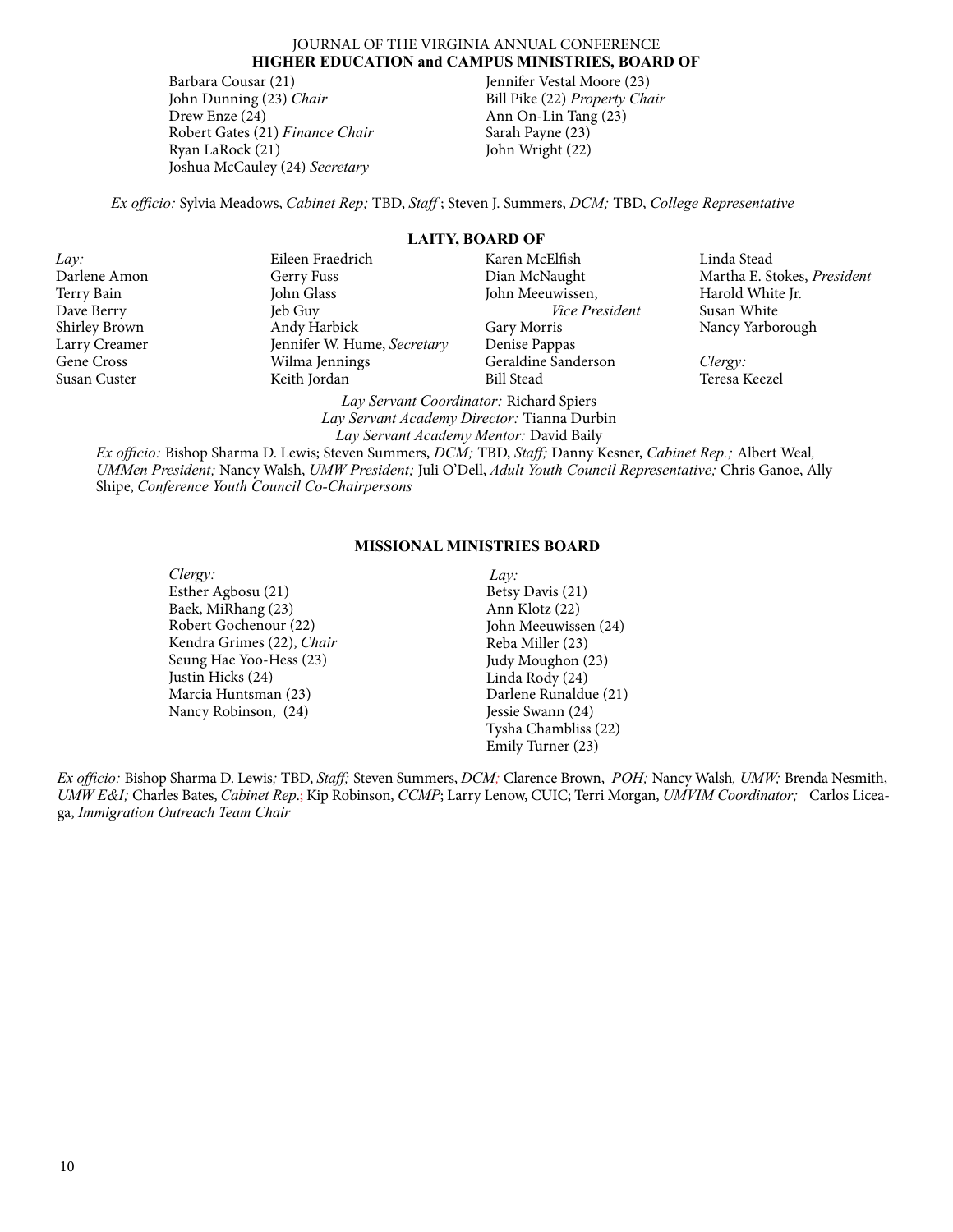III. BOARDS, COMMISSIONS, COMMITTEES

# **C. ANNUAL CONFERENCE ADMINISTRATIVE & MONITORING BOARDS AND AGENCIES**

# **ADMINISTRATIVE REVIEW COMMITTEE**

Mark A. Miller, *Chair* TBD Alton M. Washington *Reserves*: Elizabeth S. Glass, Reginald D. Tuck

## **ARCHIVES AND HISTORY, COMMISSION ON (Virginia Conference Historical Society) BOARD OF TRUSTEES OF**

*Executive Committee* Michael H. Browder, *President*

William Stead, *Vice President* Barbara Lewis, *Secretary*  John T. Martin, *Nominations Chair*  John C. Price, *Financial Oversight Chair*

> *Clergy:* W. James Athearn Paul A. Beigley, Jr. Michael H. Browder Carlton D. Casey Robert T. Casey Linda E.F. Crabbs Raymond H. Edmonds, Jr. William R. Freeman H. Hasbrouck Hughes, Jr. James M. John Alexander B. Joyner Margaret T. Kutz Barbara D. Lewis C. Edward Pruitt James M. Smith Gary A. Ziegler *Emeritus: Laity:*

Samuel E. NeSmith Elizabeth W. Taylor Arthur D. Thomas Rudolph E. Tucker, Jr. Elizabeth A.S. Wright Raymond F. Wrenn Reginald H. Potts Margaret Mock William A. Olson,Patti Russell Endowment Oversight

Mary Ashton Athearn Robert S. Brock Thelma Crowder Jesse Fanshaw, III Nina Frederick Queen Green Ann Keeling Audrey Lewis Myra P. Lindsey Stephen Mansfield Marianne R. Martin David Meyer

Myra P. Lindsey, *Publications Chair* Catherine D. Morgan, *Archives Chair* John T. Martin, Jr., *Immediate Past President*

> Brenda NeSmith Laurie Preston Leona Salter JoEllen Fulk Smith Linda Stead William Stead Jon D. Vrana Neal Wise Kathi Hughes Wise

*Ex officio*: District Society presidents; presidents of Old Brunswick Circuit, Old Stone Church, and William Watters Foundations; Stephanie Davis, *Archivist.*

# **The William Watters Foundation**

*Board Members-at-Large:* David W. C. Bearr Eileen Gilmer Ernest McGee Judy Winter Kathryn Hughes Wise Myra Lindsey, *President* David Meyer, *Vice President*  Kathryn A. Sessler, *Treasurer* Karen Smith, *Secretary* 

*Exofficio:* John T. Martin, Jr., James C. Sprouse, Charles Williams, Dan Park; Raymond F. Wrenn, *Honorary Director*

# **The Old Brunswick Circuit Foundation**

Jim Mott, *President*

Alice Carol Maitland, *Treasurer TBA Secretary*

Walter Beales John Caknipe, Jr. Thelma Crowder Larry House Lisa Jordan

Ann T. Keeling John T. Martin, Jr Marianne R. Martin George Morrison William Olson

Jay Osburn Chad Rhodes ArthurThomas

#### **The Old Stone Church Foundation**

Charles E. Williams, *President* Ralph Carver, *Vice President* Letty Mallery, *Treasurer* Nancy Wolford, *Assistant Treasury/Correspondence Secretary* Kathy Lutman, *Recording Secretary* Charles E. Williams Lou Legard Shirlita West Dennis Hanraham John Creamer Ralph Carver

Kathy Lutman, *Recording Secretary* Margorie Williams, *Promotion and Interpretation* Myra Lindsey, *Historian* John Creamer, *Site Manager* Rev. Dr. Raymond F. Wrenn, *Director Emeritus* Michael Browder James Roberts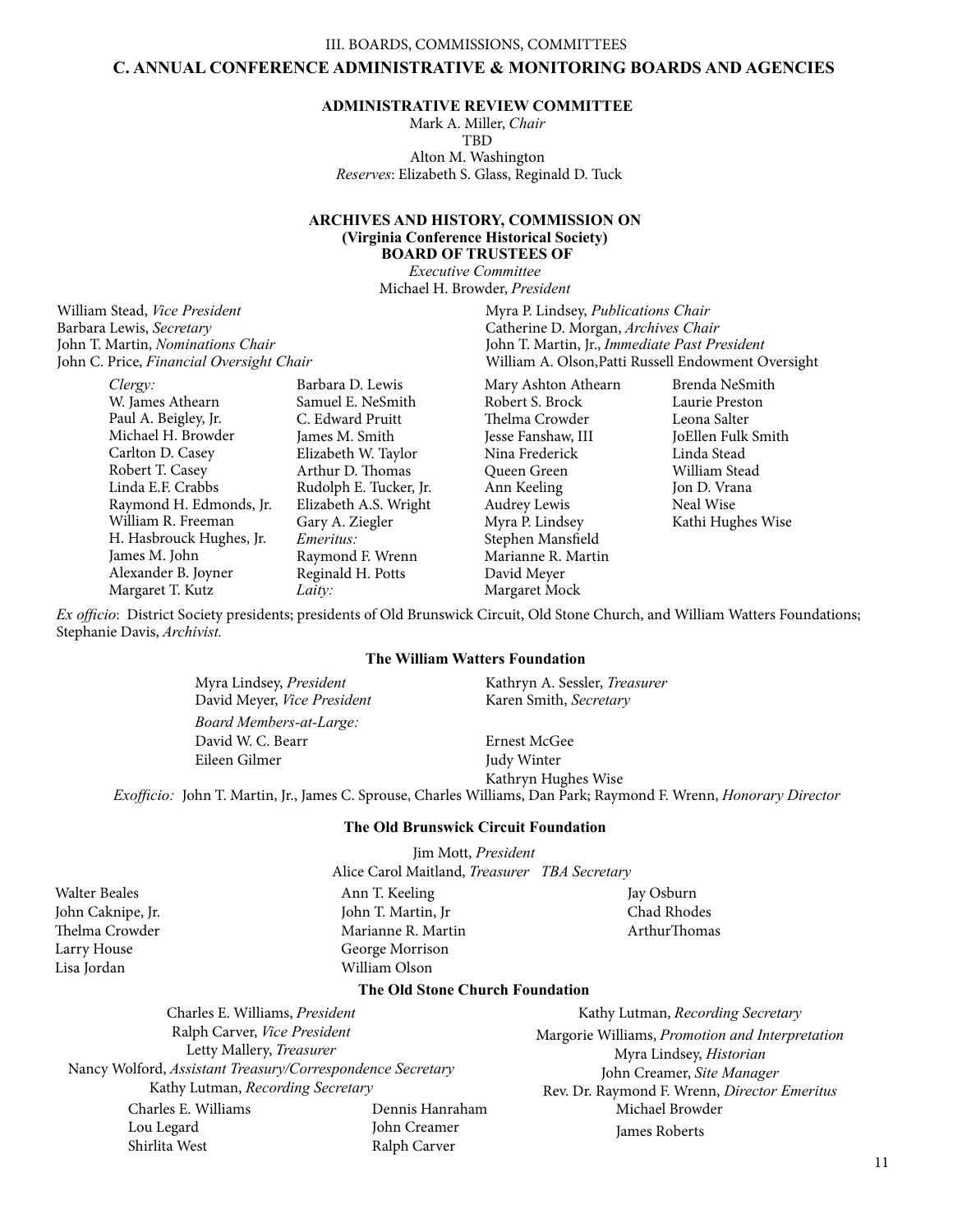## JOURNAL OF THE VIRGINIA ANNUAL CONFERENCE **BISHOPS' FOUNDATION**

*Clergy:* John Bright (21) Andy Brock (22) Barbara Cousar (20) Nadeem Khokhar (21) Mikang Kim (23)

*Lay* David Bates (21) Chuck Clement (21) Charles Sullivan (23) David Wagner (23)

*Ex officio:* Bishop Sharma D. Lewis; Sylvia Meadows, *Cabinet Rep.;* Steven Summers, *DCM*

# **COMMUNICATIONS, INC., VIRGINIA UNITED METHODIST**

*Conference Elected Clergy:* Bert Cloud (22) Eileen Gilmer (22) Patricia Kelley (24) Sandra Benton Plasters (23) Doug Paysour (23) Andrew Ware (24)

*Board Elected Clergy:* Linda Crabbs (23) Sean Devolites (21) Bobbie Henley (22) John Vest (24)

*Conference Elected Lay:* Joel Joyner (21) Helen Smith (22) Brian Bachrach (23) Rachel Sanders (24)

*Board Elected Lay:* Jill Gaynor (22) Kim Johnson (23) Cynthia Lopinski (21) Katey McCarney (24)

*Ex officio:* Madeline Pillow, *Director of Communications;* Steven Summers, *Director of Connectional Ministries;*  Wayne Snead, *Cabinet Rep.;* Bryan Compton, *Conference Information Systems Director;* Brenda Capen, Hunter Bryn, *Staff*

# **CONFERENCE LEADERSHIP DISCOVERY AND DEVELOPMENT TEAM**

Steven Summers, Martha Stokes, *Co-chairs*

| Alexandria District:                                                      | John Meeuwissen     | Lynchburg District:          | <b>TBD</b>            |
|---------------------------------------------------------------------------|---------------------|------------------------------|-----------------------|
| Arlington District:                                                       | Ki C. Lee           | Rappahannock River District: | Bert Cloud            |
| Charlottesville District:                                                 | Mary Jeffries       | <b>Richmond District:</b>    | <b>Scotty Doyle</b>   |
| Danville District:                                                        | Jae Song            | Roanoke District:            | Joanna Paysour        |
| Eastern Shore District:                                                   | Greg Duncan         | <b>Staunton District:</b>    | <b>Beth Christian</b> |
| Elizabeth River District:                                                 | Wendy Howard        | Winchester District:         | Jill Ryan             |
| <i>Farmville District:</i>                                                | Geraldine Sanderson | York River District:         | Candace Lynn Martin   |
| Harrisonburg District:                                                    | Gordon Meriwether   | Bishop's Clergy Appointee:   | Seung Hae Yoo-Hess    |
| James River District:                                                     | Leticia Borden      | Bishop's Lay Appointee:      | <b>TBD</b>            |
| Monitors: Neil McLaughlin, COD; Lyle Morton, CEMCA; Mary Dadisman, COSROW |                     |                              |                       |

## **DISABILITIES, COMMISSION ON**

| Clergy:              | Donna Mott (21)         | Lav:                | Carolyn Kreider (21)  |
|----------------------|-------------------------|---------------------|-----------------------|
| Ashley Allen (24)    | Peggy Packard (22)      | Gary Ayers (23)     | James Mitchell (21)   |
| Neil McLaughlin (23) | Young Sung Ryu (23)     | Charles Bowles (24) | Susan Rigg (24)       |
| Claire Miller (21)   | Barry Throckmorton (22) | Judy Diggs (22)     | Clarisa Shepherd (24) |
| Keith Moore (24)     |                         |                     |                       |

*Ex Officio:* Jennifer Boyden, *Heart Havens*; Stacy Roberts, *Camp Rainbow Connection*. TBD, *Staff*; Seonyoung Kim, *Cabinet Rep.,* Steve Summers, *Director of Connectional Ministries*

#### *Lay:* **EPISCOPACY, COMMITTEE ON**

*Clergy:* Regina Anderson-Cloud Thomas M. Berlin, *chair (Jurisdictional Committee)* Rachel May John B. Peters Sung Il Yoo

Shirley Cauffman Warren Harper Melissa Holmes Mary Jeffries Carl Moravitz Martha Stokes, *Conference Lay Leader, Jurisdictional Committee*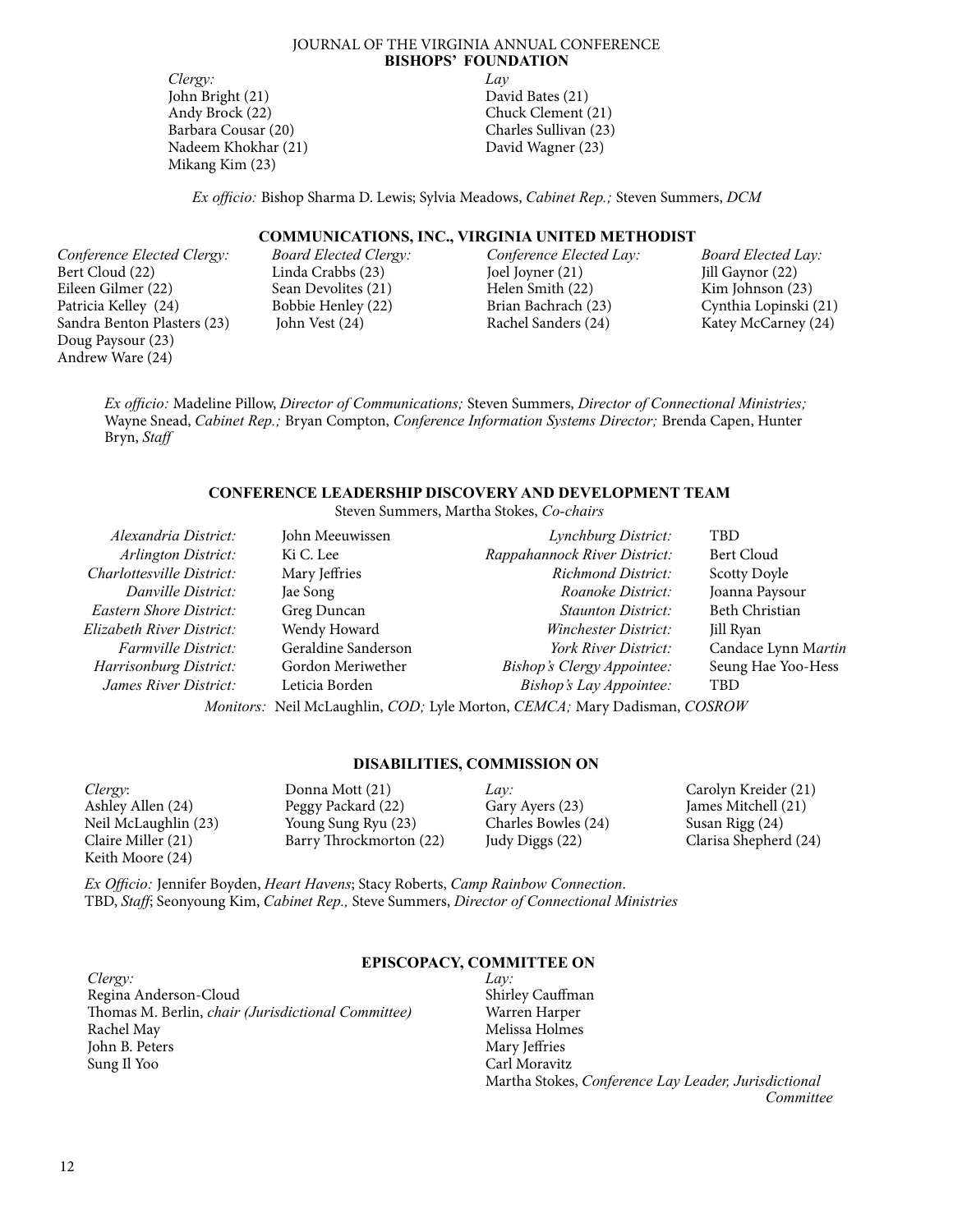III. BOARDS, COMMISSIONS, COMMITTEES **EQUITABLE COMPENSATION, COMMISSION ON**

*Lay:*

Bernard Carpenter (22)

Bill Sharp (21) Roy Staton (20) Paula Totten (23) Carolyn Woodrum (24)

*Clergy:* Joe Carson III (21), *Chair*  Tom Durrance (24) Brad Phillips (23) Ray Sandifer (24) Wilhelmina Sumpter (22)

*Ex officio:* David Dommisse, *Staff*; Wayne Snead, *Cabinet Rep*

# **ETHNIC MINORITY CONCERNS AND ADVOCACY, COMMISSION ON**

*Clergy:* Clarence Brown\* (YR) Eduardo Carrillo\* (F) Reason Chandler (22) Maggie Hasselbach (24) Yun Chol Kim (21) Chenda Lee (23) Lyle Morton\* (Rn), *co-chair* Fred Okello (22) Robert Schoeman (21) Steve Snodgrass (23) Callie Walker (23)

*At Large:* Karen Bragg (C) (22) David Brown (21) Shana Colwell (23) Lydia Rodriguez (21) *Lay:* Tianna Durbin (22) Margie Hernandez (W) (23) Mary Jeffries (21) Les Kurtz (24) Zaccheaus Katta (21) James Klagge (23) Carol-Ann Redmon (21) Lori Valentine de Segovia (22), *co-chair* Josefa Wall (23)

\*District Coordinators

## *Ex officio:*

Bishop Sharma D. Lewis*;* Steve Summers, *Director of Connectional Ministries;* Hyo Lee, *Cabinet Rep.;*  TBD, *Staff;* Sherry Daniels, *Co-Chair VA FOCUS 2020;* Larry Jent, *Native American Ministries;* Won Lee, *Asian Ministers;* Debra A. Straughter, *BMCR*

# **FINANCE AND ADMINISTRATION, COUNCIL ON**

| Clergy:               | Lav:                           | Cindy Martin (23)   |
|-----------------------|--------------------------------|---------------------|
| June Carpenter (23)   | Rhona Alexander (24)           | Ken Peterson (24)   |
| Elizabeth Foss (23)   | $\text{Jim} \text{ Cole} (22)$ | Betty Rough (21)    |
| Douglas Gestwick (21) | Erin Hickman (22)              | Bill Talley IV (24) |
| Linda Lowe (22)       | Betty Forbes (21), President   | Malcolm White (22)  |
| Kirk Nave (24)        | Bret Hrbek (23)                |                     |
|                       |                                |                     |

*Ex officio:* Bishop Sharma D. Lewis; David Dommisse, *Treasurer;* Steven Summers, *DCM;* Jeff Mickle *Cabinet Rep.*

# **FOUNDATION OF THE VIRGINIA CONFERENCE, INC., THE UNITED METHODIST**

| Conference Elected:         | Justin White (21)                | Neal T. Wise (21)                    |
|-----------------------------|----------------------------------|--------------------------------------|
| Gary Bonnewell (23)         | Malcolm White (22)               |                                      |
| Bobbie Henley (21)          | Amanda Wilson (21)               | James Bergdoll, <i>Emeritus</i>      |
| John Jones (22)             |                                  | Charles S. Kiracofe, <i>Emeritus</i> |
| Mark Manasco (23)           | Board Elected:                   | William V. Neff Sr., <i>Emeritus</i> |
| Pat McGuckin (21)           | Lewis J. Ashley (20)             | Raymond F. Wrenn, Emeritus           |
| Sarah Harrison-McQueen (23) | Ella Sue Smart (22)              | William T. Powell, <i>Emeritus</i>   |
| Linda Monroe (23)           | Tom Sturgis (22)                 |                                      |
| W. Richard Smith (23)       | Christine Williamson (21), Chair |                                      |
|                             |                                  |                                      |

*Ex officio:* Bishop Sharma D. Lewis; David Dommisse, *President and Conference Treasurer;* Hyo Lee, *Cabinet Rep;* Steven Summers*, DCM.*

# **Development Company, LLC, Virginia United Methodist**

| Tom Frost (22), Chair          | S. Craig Lane (20), Loan Committee Chair    |
|--------------------------------|---------------------------------------------|
| David Dommisse (20), Treasurer | Lori Roberts (2021, Finance Committee Chair |

| William Coppa (21)          | Kevin Humphries (21)  | Hiawatha Nicely, Jr. (21) |
|-----------------------------|-----------------------|---------------------------|
| Larry Davies (21)           | Steven R. Jones (21)  | Bonnnie Whitehurst (21)   |
| Elizabeth Godwin-Jones (21) | Carl L. Moravitz (23) | Jeffrey A. Witt $(23)$    |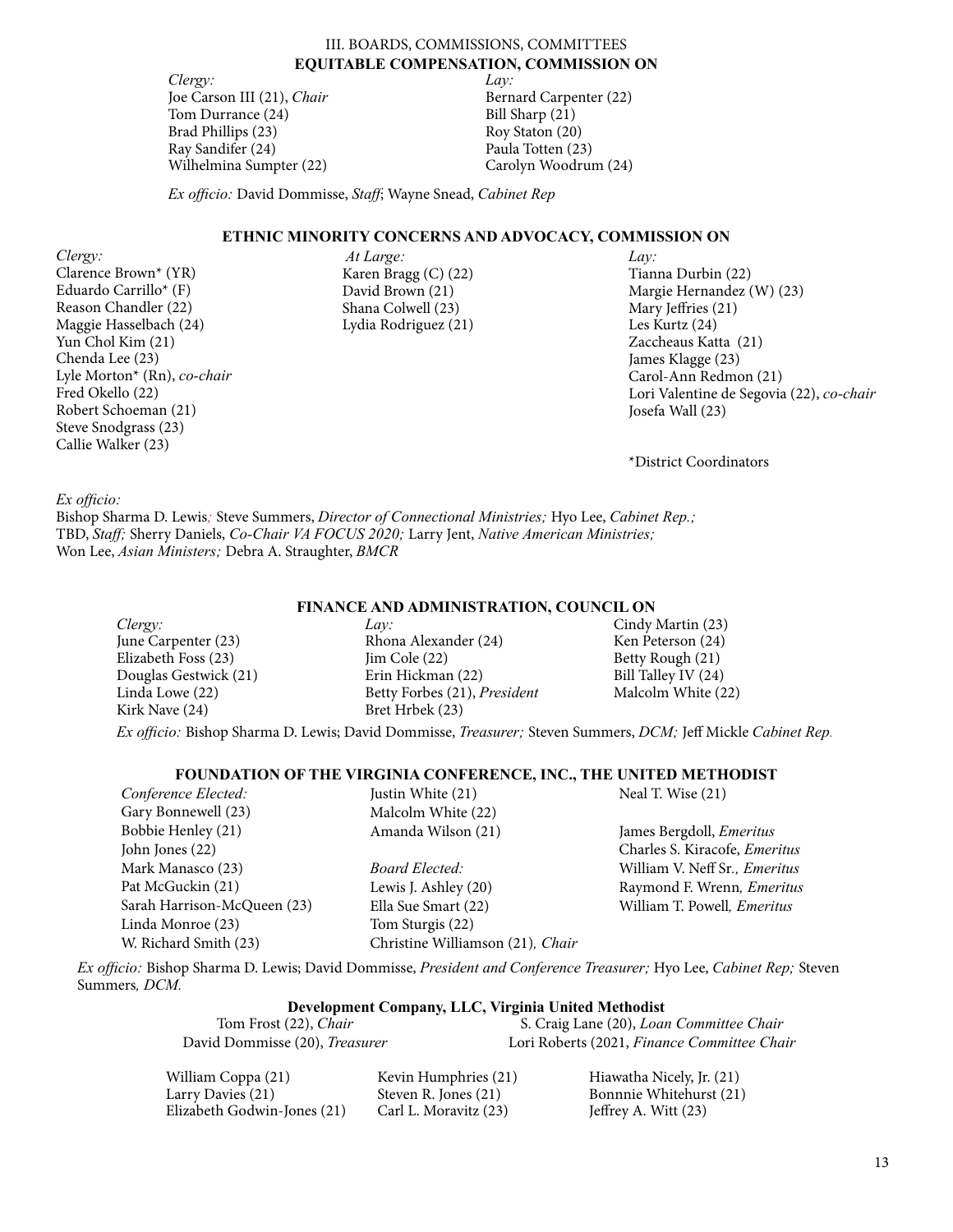## JOURNAL OF THE VIRGINIA ANNUAL CONFERENCE **INVESTIGATION, COMMITTEE ON**

*Clergy:*  Verónica G. Barrell Thomas E. Frost Steven R. Jones Elizabeth Wright Taylor Clergy Alternates: Jeffrey J. Haugh Patricia L. Shipley Sung Il Yoo

*Lay:* Kathy Lutman (W) Clark Williams (Rd) *Lay Alternates:* Janet Bracey (ER) Joyce Duncan (L) Larry Tubbs (RR)

# **ORDAINED MINISTRY, BOARD OF**

| David M. Hindman     | Tysha A. Chambless (Lay) | Craig C. |
|----------------------|--------------------------|----------|
| Darcey G. Johnson    | JaeHaeng Choi            | Stephani |
| A. Shawn Kiger (Lay) | Meghan Roth Clayton      | Nancy E  |
| Deborah E. Lewis     | Drew VanDyke Colby       | Audrey ! |
| Michael Q. Mayton    | Sherry L. Daniels        | David F. |
| Hannah Nixon (Lay)   | Grace Sun-khil Han       | Timothy  |
| Derrick Parson       | Doug Harris (Lay)        | George l |
| Jason C. Stanley     | Marilyn A. Heckstall     | Tracy M  |
| Leigh Anne Taylor    | Chad M. Herndon          | Heather  |
| Robert J. Weeks      | Janine Howard            |          |
| Neal E. Wise (Lay)   | Keon Huh                 |          |
|                      | Patricia A. Jones        |          |
| First Four-Year Term | Seungsoo "RJ" Jun        |          |
| Esther Naana Agbosu  | Mikang Kim               |          |
| William D. Bearden   | C. Alan Layman           |          |
| Lyndsie N.K. Blakely | Sarah D. Locke           |          |
| Brian K. Brown       | Lynda D. Moore           |          |
| Deborah Cali (Lay)   | A. Mark Mrini            |          |
|                      |                          |          |

Newman ie Kimec Parker . Robinson Smith (Lay) Vaughn L. Ward M. Warner, Sr. I. Wines L. Wray

Scott Davis, Victor Gomez, Sylvia Meadows , *Cabinet Representatives;* Lindsey Baynham, *Registrar*

#### **PENSIONS, INC. AND RELATED BENEFITS, VIRGINIA UNITED METHODIST**

*Clergy:* Steve Bray (24) Katherine Gooch (24) R. Lawrence House (24) Nancy Johnson (28) Gretchen Simpson Nelson (24) Paul Oh (28) Ed Walker (28)

## *Lay:* Stacey Anthony (24) Stuart Blankenship (24) Hoyt Cole (28) Martha Dommisse (28) Linda Hart (28) Debbie Iwig (28) Gale Kennon (24) Mark Leep (24)

Steve Martin (28) Sally McGrath (24) Jim Pearman (24) Kevin Sheppard (24) Greg Snow (28) Anne Taylor (24) Merrion Walker (28) Neal Wise (28)

*Executive Director:* John W. Fuller; *Benefits Administrator:* Nancy K. Blair*; Health Plan and Billing Administrator:*  Judy Astrella; *Administrative Assistant:* Elizabeth Beagle; *Wespath Representative:* Brenda Biler*; Cabinet Representative:* Jeff Mickle

# **RETIRED MINISTERS AND SPOUSES, ASSOCIATION OF**

Cathy & John Price, *Co-Presidents* Susan & Steve Hassmer, *Vice President* Larry & Judy Mann , *Co-Secretaries*

Carolyn & Jim Nolan (21) Linda & Keith Motley (20) Bobby Kay Wash (20)

Richard & Diane Galbreath (21)

Nancy & Larry Tingle (20) Kathleen Monge (20) Steve Bird (21) Alexis & Mark Fathbruckner (21)

Cheryl & Al Horton *"To Arms" Editors* Ed & Marian Garrett (21)

Paul & Martha Phillips, *Past Co-Presidents* 

Susan Brack, *Treasurer*

Frank & Lynne Jennings (21) Bob & Susan Parks (21) John Fuller, *Pensions & Benefits*

# **RETIRED CLERGY HOUSING CORPORATION**

Suzanne Boltz

Mike Houff, *Chair* Walter Brown, *Vice Chair Secretary*: Marilyn Lipieko

Les "Burk" Hershey Danny Kesner, *Cabinet Rep*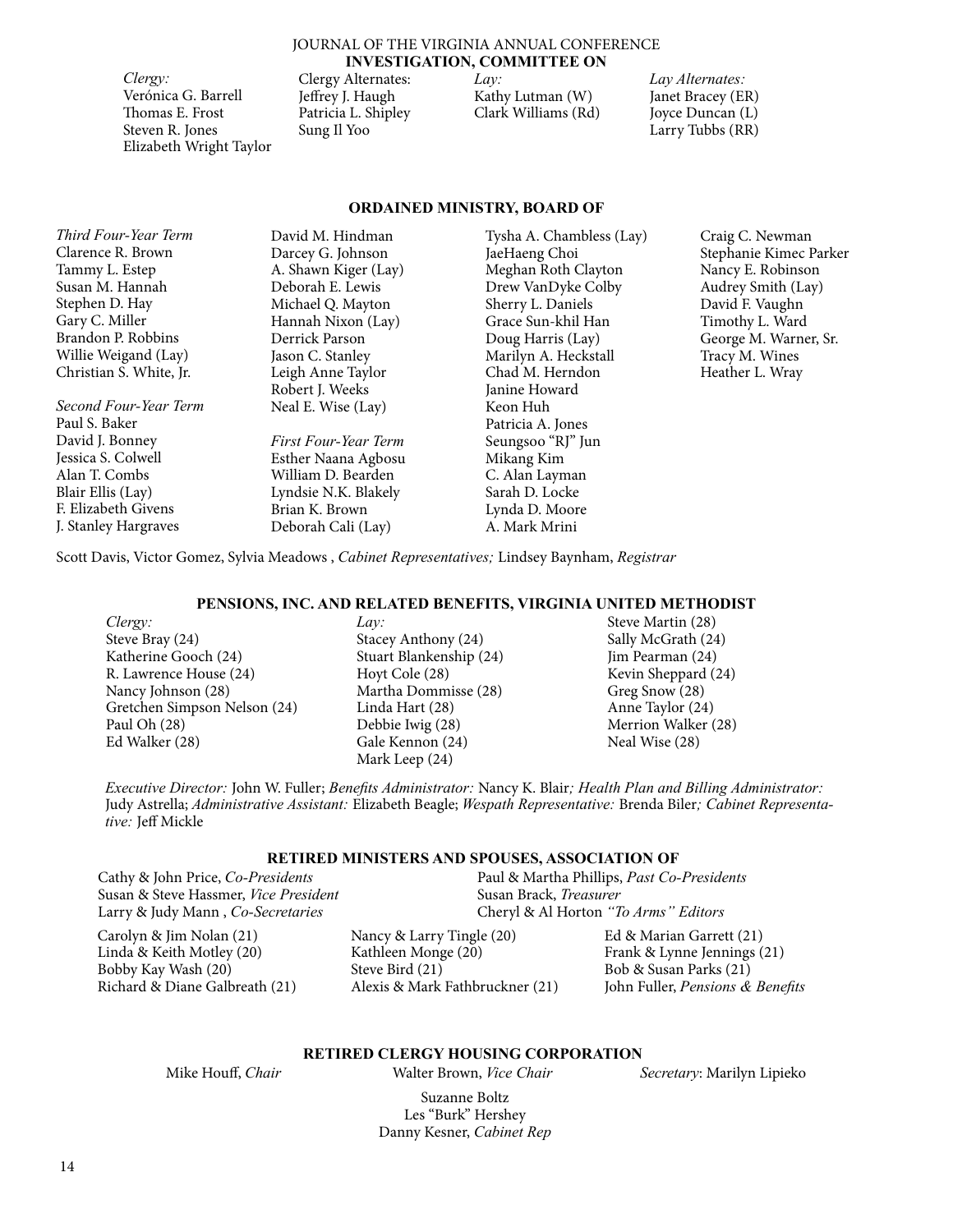## III. BOARDS, COMMISSIONS, COMMITTEES **RULES AND PLAN OF ORGANIZATION, COMMITTEE ON**

*Clergy:* Tim Barth (28) Lane Spigener (28) Rosemary Welch (24) *Lay:* Scott Diamond (24), *chair* Joelle Gotwals (28) Thomas Hassler (28) Blair Mitchell (28) Jackie Nation (24)

*Ex officio:* Steven J. Summers, *DCM*; Steven D. Brown, *Chancellor*

# **SITE SELECTION COMMITTEE**

C*lergy:* Steve Hay (28) Elizabeth Lutz (24)

*Lay:* Elizabeth Russell (24) Trish Vaughan (28)

*Ex officio:* Steven Summers, *DCM;* David Dommisse, *Conference Treasurer.*

#### **STATUS AND ROLE OF WOMEN, COMMISSION ON THE**

Mary Dadisman (22) Deb Washer (23) Jenelle Watson (22)

*District Representatives:* Denise Childers (A) Virginia Greer (ES) Sue Lewandowski (RR) Stephanie Kimec Parker (ER) Lauren Wright (23) Suzanne Joyner (24)

Linda Ray (Rd) Audrey Smith (JR) Carolyn Woodrum (W)

*Ex officio:* Madeline Pillow, *Staff*; Denise Bates *Cabinet Rep*.; Julianne Rosas, *UMW*

## **TRUSTEES OF THE VIRGINIA ANNUAL CONFERENCE, INC., BOARD OF**

*Clergy:* Michael Copeland (21) Clyde T. Nelson (22), *Secretary*  Jim O'Quinn (23) Sandra B. Plasters (24)

*Lay:* Walter R. Beales, III (22) Frank Caldwell (21) Gene Cross (23) Karen Elmore (23) Elizabeth Godwin-Jones (24)

Sue Lewis (22) Kathleen Lutman (21), *Vice President* Carl Lee Moravitz (24), *President*

*Ex officio:* Bishop Sharma D. Lewis; David Dommisse*, Conference Treasurer;* Denise Bates, *Cabinet Rep.;*  Andrew White, *Legal counsel*

# **UNITED METHODIST WOMEN EXECUTIVE COMMITTEE**

Nancy Walsh, *President* Melissa White, *Vice President* Frances Ellis, *Secretary* Linda Borror, *Treasurer*

*Mission Coordinators for: Spiritual Growth:* Mary Jeffries *Education and Interpretation:* Brenda NeSmith *Social Action:* Jeanette Yoh *Membership Nurture and Outreach:* Marlene Dahita Marilyn Blagg, *Secretary of Program Resources* Sarah Park, *Communication Coordinator* Karen Bragg, *Chair, Committee on Nominations* Seonyoung Kim, *Cabinet Rep.*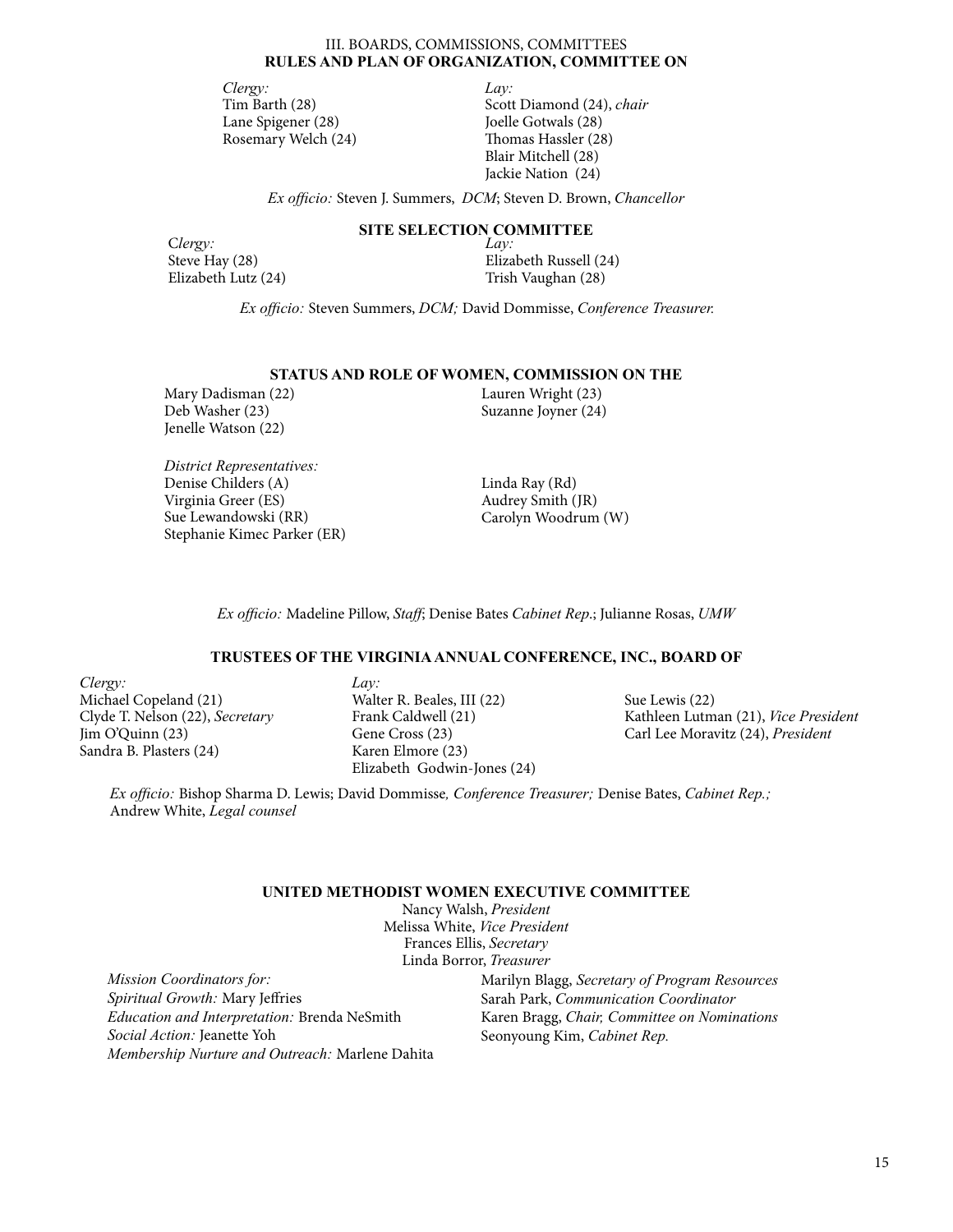# JOURNAL OF THE VIRGINIA ANNUAL CONFERENCE **UNITED METHODIST MEN CABINET**

Albert Weal, *President*

David Collins, *Vice President, Spiritual Life* Dann Ladd, *Vice President, Membership Development* Todd Hoar, *Secretary*

*Chaplain:* Johnnie Draughon *Prayer Advocate:* Todd Hoar *Hunger Relief Advocate:* Wade Mays *CRC/COD Advocate*: Ron Rumsey *Heart Havens Advocate:* David Campbell *All God's Children Advocate:* TBD *Scouting Representative:* Bill Chaffin

*Prison and Jail Ministries:* Gene Mims *Cabinet Rep:* Jay Carey *Beacon Editor:* Jon Simons *Wesleyan Building Brothers:* David Bean *Men's Ministry:* Johnnie Draughon

*District Presidents/Team Leaders: Alexandria:* Bud West  *Arlington:* TBD *Charlottesville:* TBD *Danville:* Swain Severs *Eastern Shore:* TBD

 *Elizabeth River:* Steve Schaefer, Matt Martin *Farmville:* TBD *Harrisonburg:* Team *James River:* Paul Smith *Lynchburg:* TBD

*Rappahanock:* Bob Picket *Richmond:* TBD *Roanoke:* TBD *Staunton:* Buck Craft *Winchester:* Stephen Cunningham *York River:* Jim Chaffin

# **D. TRUSTEES AND REPRESENTATIVES TO OTHER AGENCIES**

# **COUNCIL OF CHURCHES, VIRGINIA: GOVERNING ASSEMBLY**

Bishop Sharma D. Lewis, *Judicatory Head* Larry Lenow, *Ecumenical Representative*

# **GRACEINSIDE**

Wm. Eric Jackson*, Chair* Pat Carrowiano*, Vice-Chair* Barbara Sadtler, *Treasurer* James T. Bailey, *Attorney (Pro Bono)*

Emily A. Bailey Marilyn A. Heckstall Christine J. Garcia

Sally P. Gunn Rachael Laustrup Marilyn McCarty

# **HEART HAVENS**

Jennifer Boyden, *Chief Executive Officer* R. Shaun Smith, *Chair* Frank Macrina, *Vice-Chair*  Tom Saunders, *Treasurer* C. Lee Price, *Secretary* 

Jay Cowan (20) Pam Culler (22) Johnnie Draughon (20) Edward T. Judkins (20)

> Marc D. Brown J. Peter Clements Betty Forbes

Danny Kesner (21) Anne McNeal (20) Dorothy O'Quinn (22) Jennifer Perrow (22)

Bert Ramsay (21) *At Large:* Michael Steele Allen Langford

#### **HOUSING DEVELOPMENT CORPORATION, VIRGINIA UNITED METHODIST**

Larry Dickenson (23), *President* James G. O'Quinn (23), *Vice-President*

Randy Spears (23), *Treasurer* Ernest T. Herndon (21), *Secretary*

*Clergy:* Victor Gomez (21) Harold E. White, Sr. (21) *Lay:* Sue Boltz (23) David Brown (21) Monte Cox (21) Robert G. Hinkle (21)

Elizabeth R. Honea (22) Larry Julihn(22) Kathy Lutman (21) Joe Thieleck (22)

## **PELL FOUNDATION**

Paul S. Baker, *President* William A. Young Jr., *Vice President* John Fuller Erin Reibel Mark Smith Steven J. Summers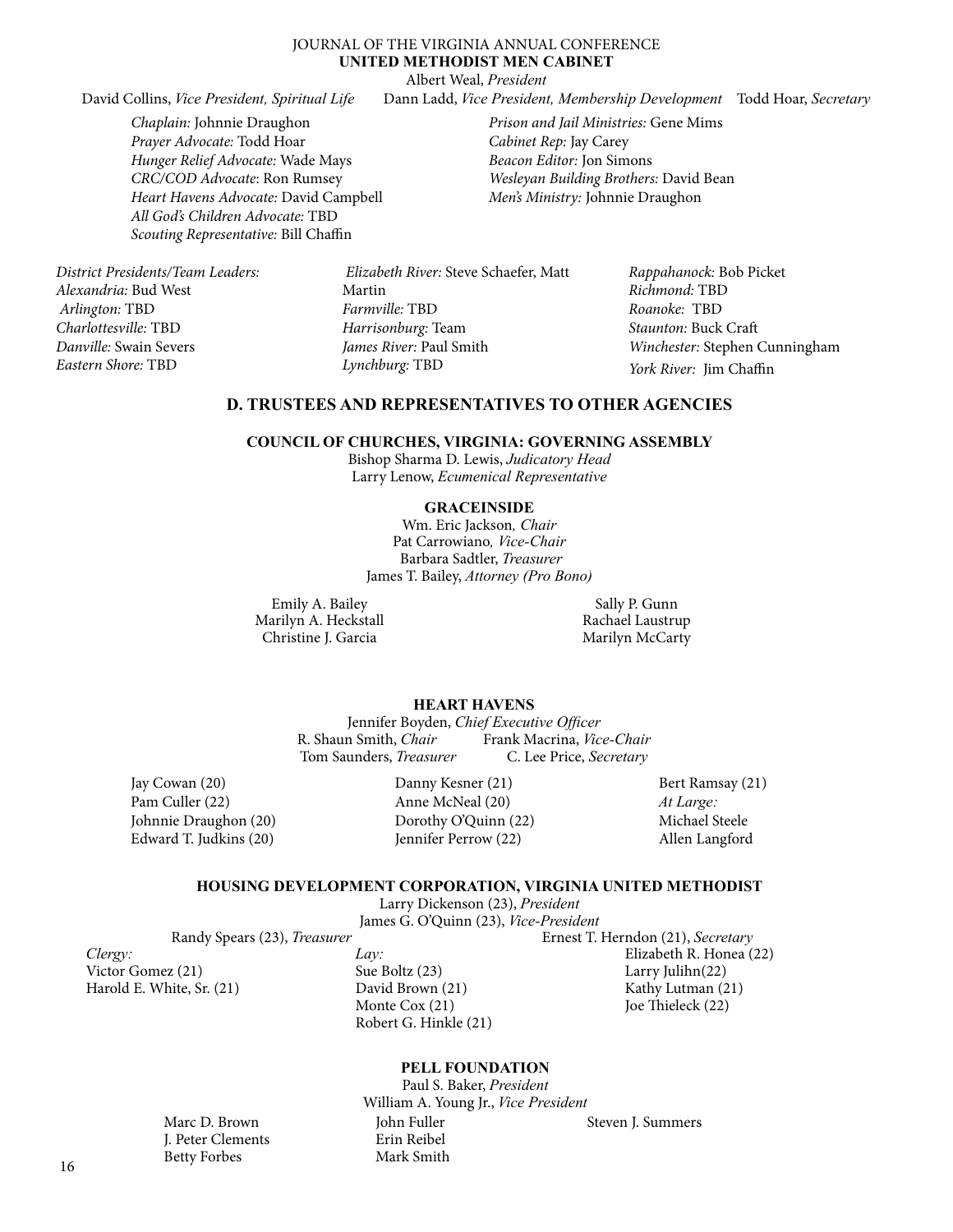# III. BOARDS, COMMISSIONS, COMMITTEES

#### **PINNACLE LIVING**

Christopher P. Henderson, *President/CEO* Lisa F. Han (24), *Chair* Jane G. Hornbeck (25)*, Vice Chair* Kevin W. Bruny (26), *Secretary/Treasurer* 

Brenda S. Brooks (23) Shirley M. Cauffman (25) Hank C. Coleman (29)

Wilda M. Ferguson (29) Steven R. Jones (26) Ellen Netting (26)

*Administrative Staff :* Michael J. Shaw, *Cedarfield, Executive Director;* Chris Gardner, *Hermitage Northern Virginia, Executive Director;* Amy Chapman, *Hermitage Richmond, Executive Director;* James Stovall, *Hermitage Roanoke, Executive Director;* Marilyn M. Gray, *WindsorMeade Williamsburg, Executive Director*

# **SOCIETY OF ST. ANDREW**

Lynette Johnson, *Executive Director*

Randy Beardsworth (22) Jean Bernius (22) David Bowen (22) Jason Brown (23) Kyle Bullock (21) Sheila Carden (22) Cooper Davidson (21)

Scott Davis (ex-officio) Andrew Dillon (23) Tom Green (20) Lauren Holcomb (22) Shawn Kiger (21) Bill Moore (20) Steve Moore (22)

Darrell Smith (23) Michael Smith (23) Robert Spencer (22) Cliff Steger (21) Julie Taylor (21) Jim Tongue (23)

# **THE UNITED METHODIST CREDIT UNION**

Alvin J. Horton, *Chair*

William A. James, *Vice Chair* Joel Pollard, *Secretary* Thomas A. Rachele, *Treasurer*

*Board Members:* David Atkins Christopher R. Burgess Sue W. Lewis

Jeff Peterson Madeline Pillow White William Shaw

*Staff:* James R. Eads, *CEO;* Karen Salmons, *Finance Director;* Lee Shawkey, *Operations Director;* Parker Eads, *Marketing Director*;Suzanne Bullock, *Accounting Associate;* Shirley Porea, *Branch Operatons;* Sharon Burchfield, *Member Services*

|                  |                        | <b>UMFS</b><br>Greg Peters, President and CEO |                         |
|------------------|------------------------|-----------------------------------------------|-------------------------|
|                  | Mike Giancaspro, Chair | Marshall Ross,, Vice Chair                    | Bruce Sadler, Secretary |
| Clergy:          | Lav:                   | Margaret Hardy                                | David Reid              |
| John S. Brenneke | <b>Betty Forbes</b>    | Keith Hare                                    | Jennie Reynolds         |
|                  | John Fuller            | Iris Holliday                                 | N. H. Cookie Scott      |
|                  | Jim Godwin             | Sarah Hoyle                                   | Melissa Sikes           |
|                  |                        | Ken Huntsman                                  | Karen Walker            |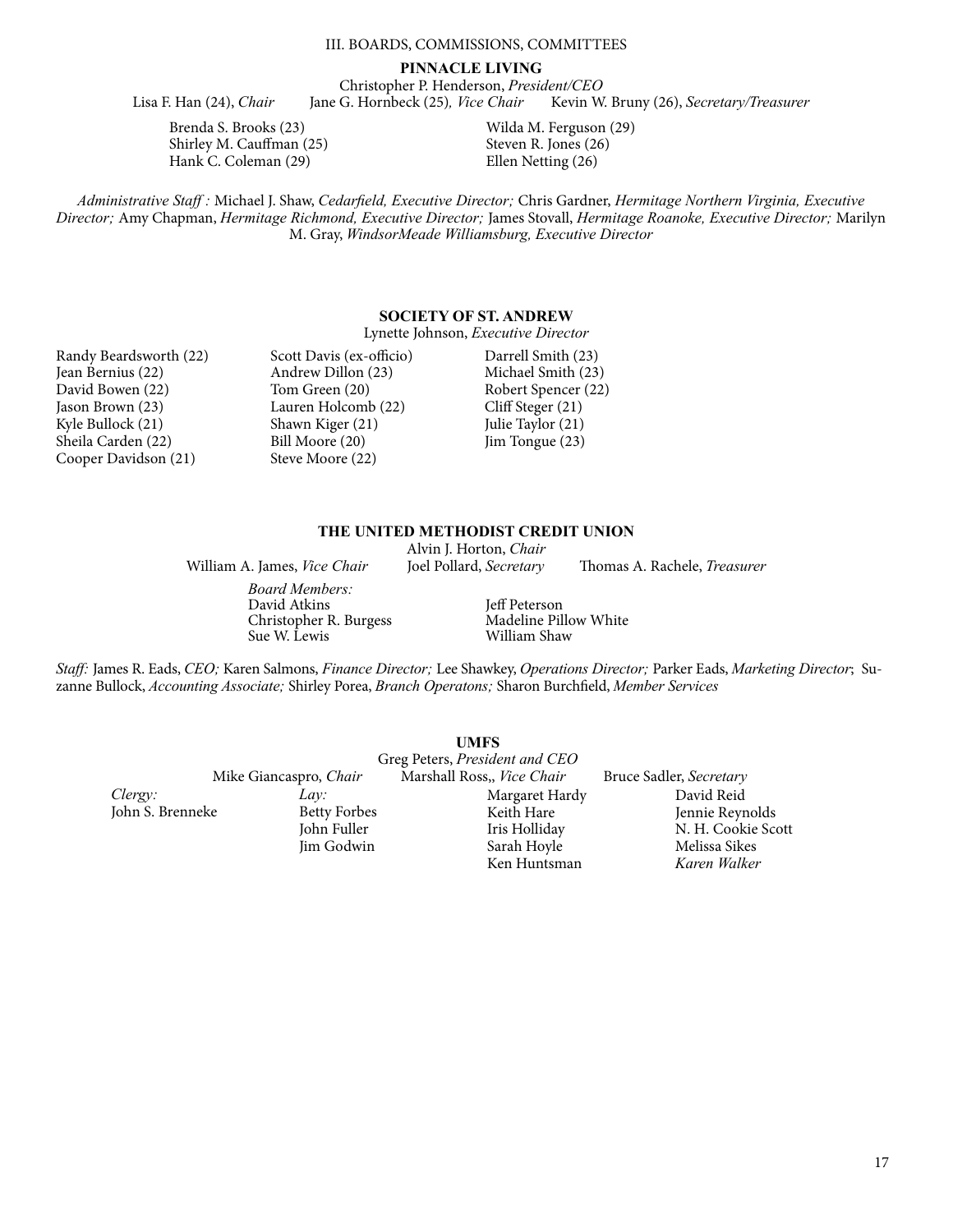## JOURNAL OF THE VIRGINIA ANNUAL CONFERENCE **TRUSTEES OF EDUCATIONAL INSTITUTIONS**

#### **FERRUM COLLEGE**

David Johns, *President*

 D. Scott Showalter, *Chair* W. Jeffrey Booker, *1st Vice Chair*  Bernice Cobbs, 2nd Vice Chair

David Arrington Denise Bates Suzanne Bell Suzanne M. Boltz John Cougill Jeff Davoud

Vicki Gardner Phyllis Karavatakis Ann Klotz Jeffrey H. "Jeff" Knotts Sharma D. Lewis Judson P. (Jud) Mason

Annita Nelson Baxter Phillips, Jr. Mary Jane Rawley Glenn Rowley

Ronald E. Singleton Carolyn L. Smith

Twyla Tatum Teresa Watson Marilyn H. West Bruce Whitehurst George D. Yancey

## **RANDOLPH-MACON ACADEMY**

Brig. Gen. David Wesley, *President*

Eric Anderson Bill Bersing Joseph Hadeed Lucy Williams Hooper

Doug Huthwaite Patty Keenan George Mathias Pamela McInnis

RADM John Stufflebeem., *Chair* 

Edward Morris Alonzo Neese III Lawrencia Pierce A. Benjamin Spencer Katie Tewell Harry G. Austinn III, *Secretary* Brian Bogart, *Treasurer*

*Ex officio:* TBD, *District Superintendent;* Robert Snitchler, *Alumni Association*

## **RANDOLPH-MACON COLLEGE** Robert Lindgren, *President*

Sue Schick, *Chair* Lee B. Spencer, Jr., *Vice Chair* Stephen P. Long, *Secretary* 

Desmond A. Baker Reginald M. Barley Everett B. Birdsong Gilbert T. Bland Yvonne W. Brandon Macon F. Brock III L. Preston Bryant, Jr. Grace B. Carroll J. Peter Clements J. Scott Colley William A. Davis, Jr.

Walter H. Aikens David B. Baxa J. Gregory Bennett Teresa A. Cluss Kyle Feldman Mary Bruce Glaize Victor Gomez Fred Helm Susan Helsley

Malinda E. Dunn Alice C. Fruth F. Gillis Green R. Earl Johnson William B. Kilduff Sabra L. Klein Robert B. Lambeth, Jr. David G. Meleski Thornton C. Melton III Thomas L. Millner

Kelly K Domson

 Frank J. Murphy III R. Geoffrey Neville, Jr. Wesley A. Nichols Allison M. O'Brien Timothy P. O'Brien William S. Pebbles, IV John B. Peters Susan P. Quinn Graham B. Rashkind Dee A. Raubenstine Mary Lynn Reed

Louis E. Renjel, Jr. Harold E. Starke Linwood A. Staub Sanjay Tandon Cristin B. Traylor Adam T. Vasquez Samuel E. Vichness R. Douglas White

#### **SHENANDOAH UNIVERSITY** Tracy Fitzsimmons, *President*

Robert J. Frogale, *Chair* Michael Perry, *Vice-Chair*  Janell Hoffman, *Secretary* Harry Smith*, Treasurer* 

Bruce E. Hunter James U. Imoh Diane S. Kearns Marjorie S. Lewis Keith A. May Spencer McAndrews Scott Miller J. Randall Minchew M. Yaqub Mirza

Nicholas J. Nerangis Sr. Mark Ohrstrom Debra S. Orbacz Bipin B. Patel Lauren Peterson Michael Perry Cecil Pruitt, Jr. John Stokely James A. Stutzman Jr.

Charles A. Veatch James R. Wilkins Jr. Heather H. Wilson Irene R. Wurtzel

**VIRGINIA WESLEYAN UNIVERSITY**

Scott D. Miller, *Pressident*<br>John F. Malbon, *Chair* Mavis E. McKenley, *Secretary* David L. Kaufman, *Immediate Past Chair* Deborah M. Paxson, *Parliamentarian*

**Susan S. Goode,** *Vice Chair* J. Tim Bailey, *Treasurer* 

Susan Torma Beverly Gary D. Bonnewell Alisa W. Crider Sharon S. Goodwyn William W. Granger III Jean T. Jenkins Alexander B. Joyner

Howard P. Kern Sharma D. Lewis Vincent J. Mastracco, Jr. Robert W. McFarland Eric C. Nyman Tassos J. Paphites

Jonathan E. Pruden Robin D. Ray Louis F. Ryan Alan H. Shaw James H. Shumadine M. Wayne Snead Lee T. Stevenson

Joseph R. Thomas Kenneth G. Trinder II George K. (Chip) Tsantes III Anthony Walters Michael I. White Doug Wilson